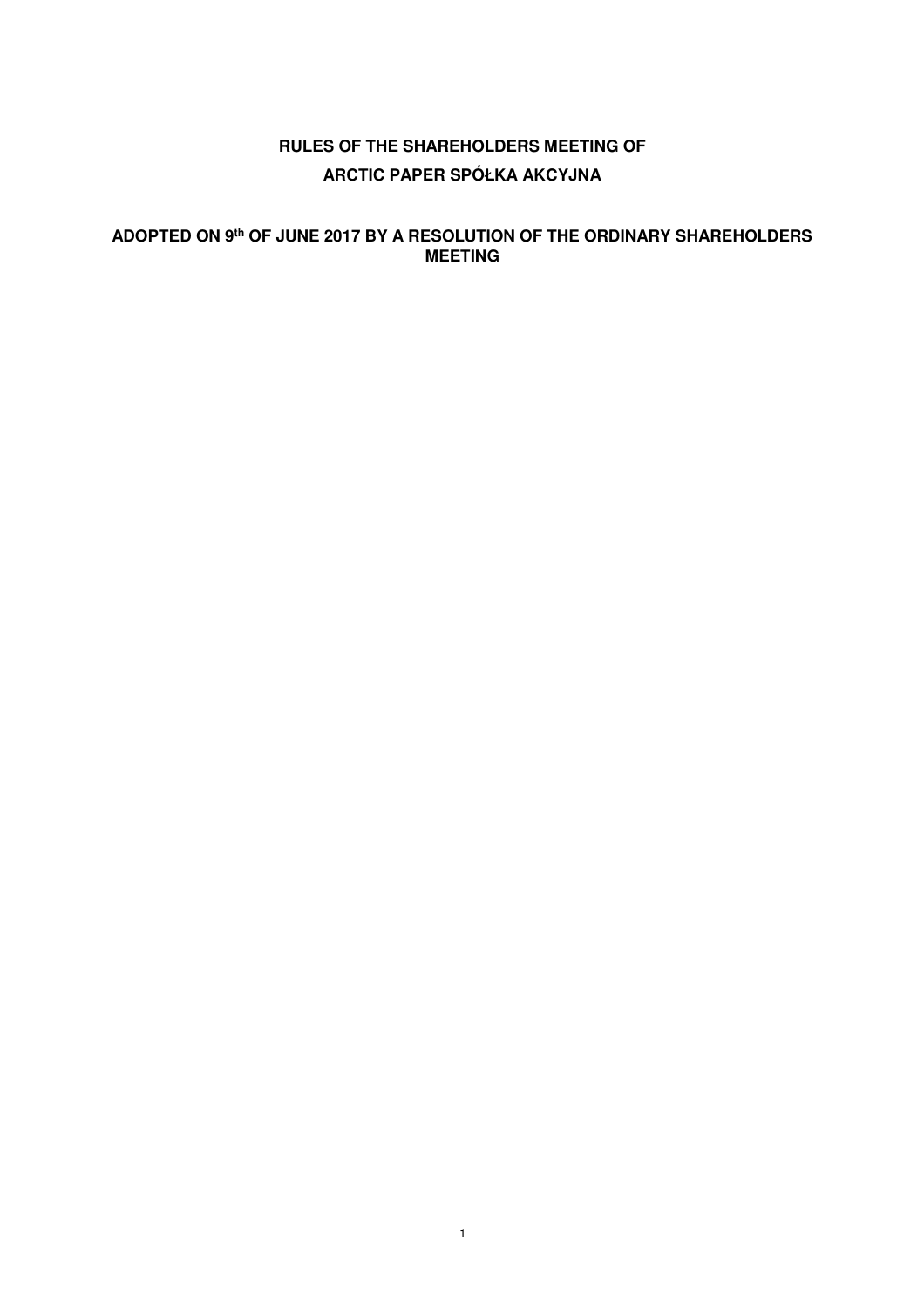## **TABLE OF CONTENTS**

| <b>Item</b> |                                                                   | Page |
|-------------|-------------------------------------------------------------------|------|
| 1.          |                                                                   |      |
| 2.          |                                                                   |      |
| 3.          | OPENING OF THE SHAREHOLDERS MEETING AND ELECTION OF THE CHAIRMAN4 |      |
| 4.          |                                                                   |      |
| 5.          |                                                                   |      |
| 6.          |                                                                   |      |
| 7.          |                                                                   |      |
| 8.          |                                                                   |      |
| 9.          |                                                                   |      |
| 10.         |                                                                   |      |
| 11.         |                                                                   |      |
| 12.         |                                                                   |      |
| 13.         |                                                                   |      |
| 14.         |                                                                   |      |
| 15.         |                                                                   |      |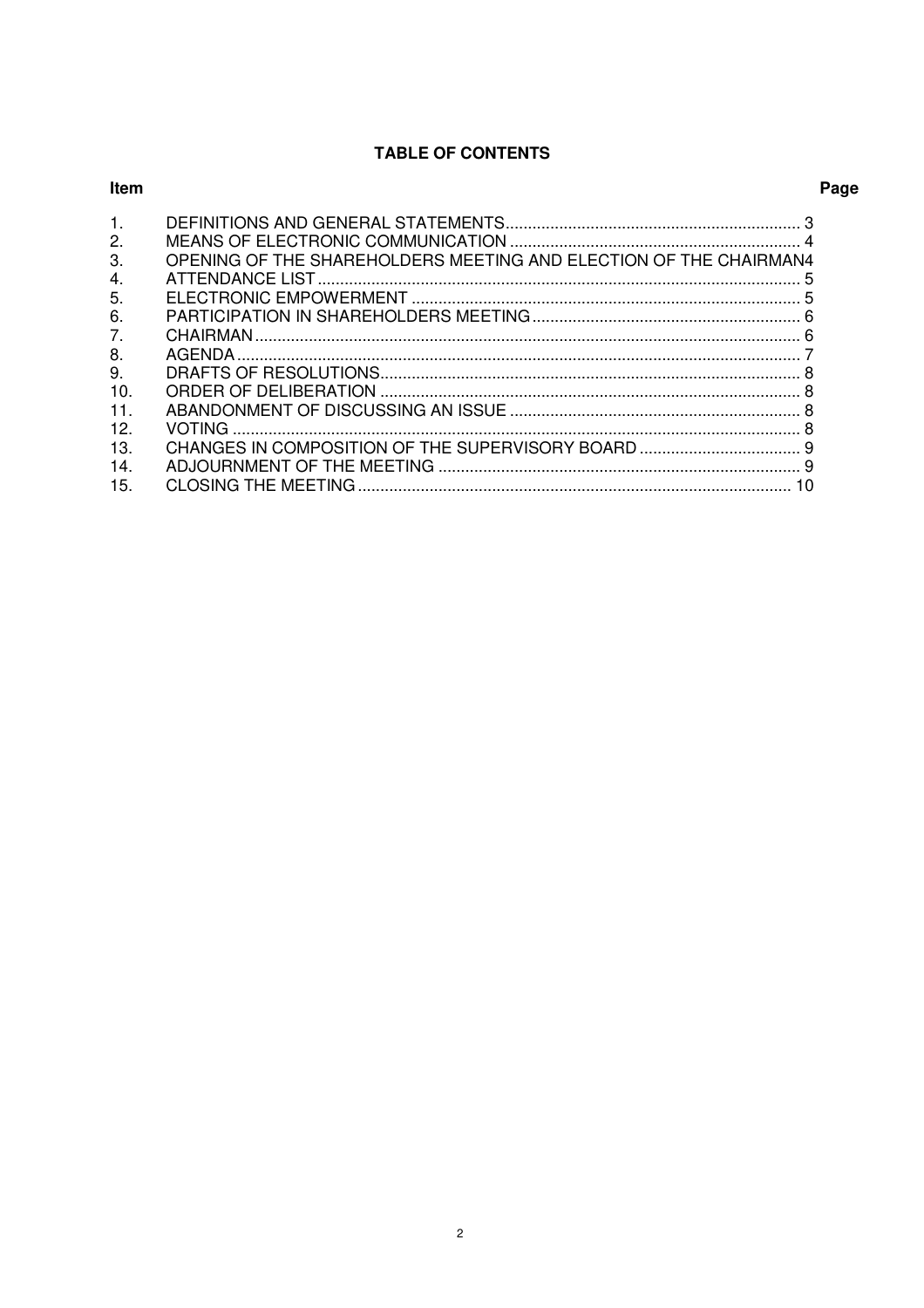#### **1. DEFINITIONS AND GENERAL STATEMENTS**

- 1.1 Any references hereinafter to:
	- a) **shareholders**  should be understood as references to shareholders of the Company;
	- b) **Best Practices of Companies Listed on GPW**  should be understood as references to the Appendix to Resolution No 12/1170/2007 of the Stock Exchange Board dated 4th July 2007 or any other legal document prevailing instead;
	- c) **Commercial Companies Code, CCC** should be understood as references to the bill dated 15th September 2000 Commercial Companies Code (Journal of Laws of 2000, No 94, item 1037 as amended);
	- d) **National Depository of Securities**  should be understood as references to Krajowy Depozyt Papierów Wartościowych Spółka Akcyjna;
	- e) **the person who opens the meeting**  should be understood as references to the person indicated in item 3 section 1 of the Rules;
	- f) **representative**  should be understood as references to a person legally empowered for representation of a person entitled to participate in the Shareholders Meeting;
	- g) **Chairman**  should be understood as references to the Chairman of the Shareholders Meeting;
	- h) **Rules**  should be understood as references to the hereby document;
	- i) **Supervisory Board**  should be understood as references to the Supervisory Board of the Company;
	- j) **Company**  should be understood as references to Arctic Paper Spółka Akcyjna;
	- k) **participants**  should be understood as references to shareholders entitled participate in the Shareholders Meeting, their legally empowered representatives and other persons authorized to exercise voting rights from shares;
	- l) **a person entitled to participate**  should be understood as references to a person who has, by virtue of law principles, the right to participate in the Shareholders Meeting in the sense attached to this right by CCC;
	- m) **Shareholders Meeting**  should be understood as references to the Shareholders Meeting of the Company;
	- n) **Management Board**  should be understood as references to the Management Board of the Company.
- 1.2 The Shareholders Meeting proceeds under and in terms of Commercial Companies Code,
- 1.3 The Company's Articles of Association, the Rules and with consideration of the Best Practices of Companies Listed on GPW.
- 1.4 The Rules stipulate the principles of Shareholders Meeting's deliberations and adoption of resolutions.
- 1.5 The Rules and any amendments thereto are adopted by a resolution of the Shareholders Meeting.
- 1.6 Amendments to the Rules come into force no sooner than at the next Shareholders Meeting.
- 1.7 Any documents connected with Shareholders Meeting are published on the Company's website at www.arcticpaper.com in "Investor Relations" section.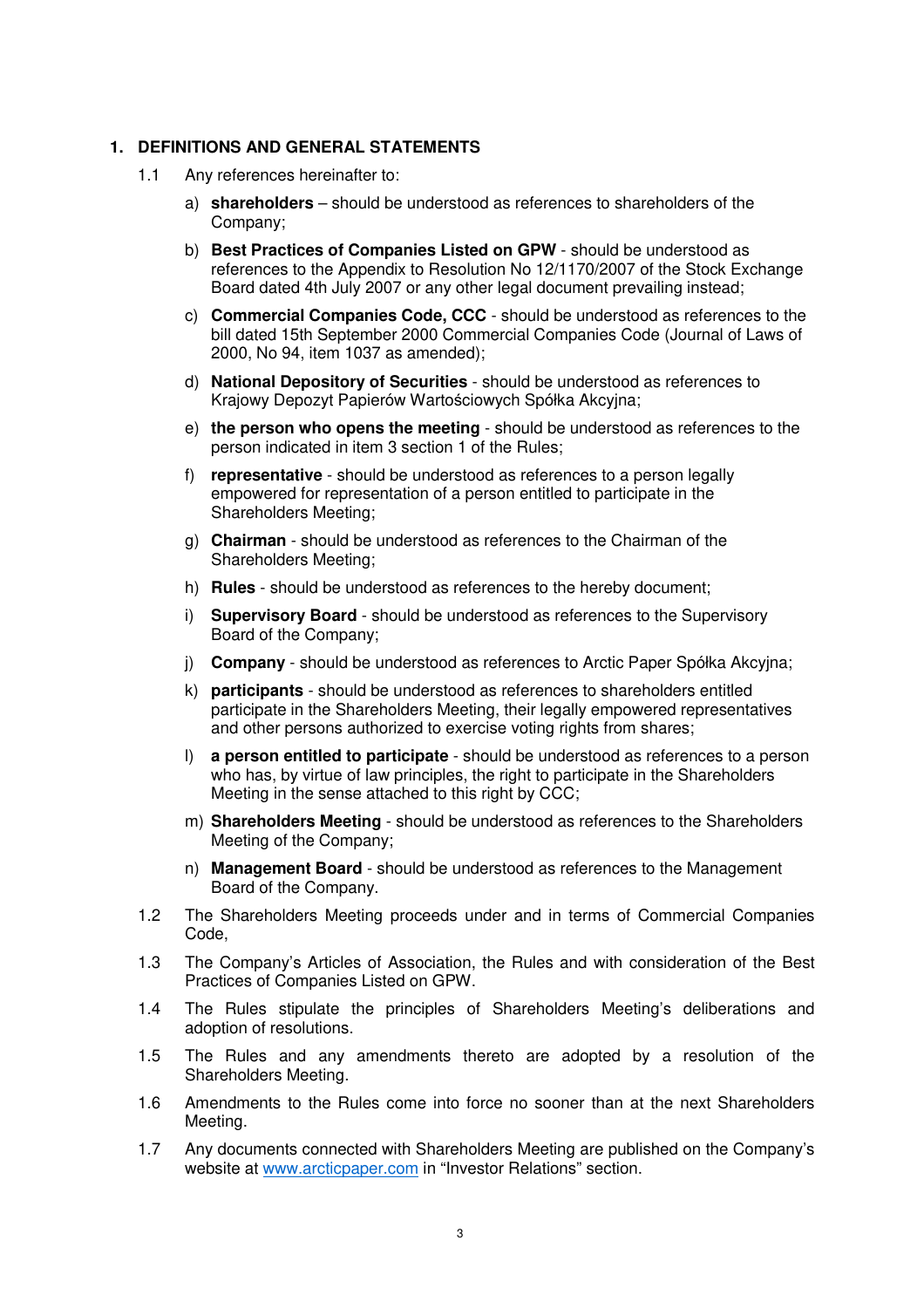- 1.8 If proposing a motion, a statement or a demand requires, on the grounds of Commercial Companies Code, a particular block of shares, then the motion, statement or demand should be accompanied with submitted documents, from which it results beyond any doubt that on the day of proposing the motion, statement or demand the proposer holds the block of shares as required by law.
- 1.9 The requirement stipulated in item 1.7 relates particularly to situations described in article 399 § 3 of CCC, article 400 § 1 of CCC, as well as in article 401 § 1 and § 4 of CCC.

## **2. MEANS OF ELECTRONIC COMMUNICATION**

- 2.1 Within provisions of Commercial Companies Code, shareholders are allowed to contact the Company with use of means of electronic communication. In particular, shareholders are allowed to propose motions, make demands, ask questions, as well as submit notices and documents.
- 2.2 The correspondence as referred to in 2.1 should be directed to dedicated e-mail address: wza@arcticpaper.com.
- 2.3 Any notices, propositions, demands, and statements as provided for by Commercial Companies Code, the Company's Articles of Association and the Rules, submitted to the Company with use of means of electronic communication are deemed filed in the Company once they have been input to a mean of electronic communication so that a person acting on behalf of the Company is able to become acquainted with the correspondence in office hours of the Management Board's office, which are stated on the Company's website or in the notice on convocation of the Shareholders Meeting.
- 2.4 The Company shall not be held responsible for
	- (i) the consequences resulting from lack of possibility to use electronic means to contact the Company,
	- (ii) delivery failure of the correspondence sent to the Company by a person entitled to participate via electronic means,
	- (iii) any other results of the shareholder's use of means of electronic communication in contacting the Company,

if the aforementioned occurrences were beyond the Company's control.

- 2.5 All documents sent by a shareholder to the Company with use of electronic communication should be converted to PDF format.
- 2.6 All scans as mentioned in 2.5 need to be legible and should not raise doubt regarding their nature and the authenticity of the scanned documents.
- 2.7 If a shareholder submits to the Company documents, which were originally drawn in a language other than Polish, the shareholder is obliged to submit to the Company their translation to Polish language, prepared by a sworn translator.

#### **3. OPENING OF THE SHAREHOLDERS MEETING AND ELECTION OF THE CHAIRMAN**

3.1 The Shareholders Meeting is opened by a person indicated in the Company's Articles of Association or in Commercial Companies Code,

thereafter election of the Chairman of the Shareholders Meeting occurs from all persons entitled to participate in the Shareholders Meeting.

- 3.2 The person who opened the meeting is allowed to make any order decisions necessary to start the debate, while he/she needs to refrain from any other decisions of substantive or formal nature.
- 3.3 Each participant has the right to propose one candidate for Chairman position (including himself/herself) to be recorded in the minutes.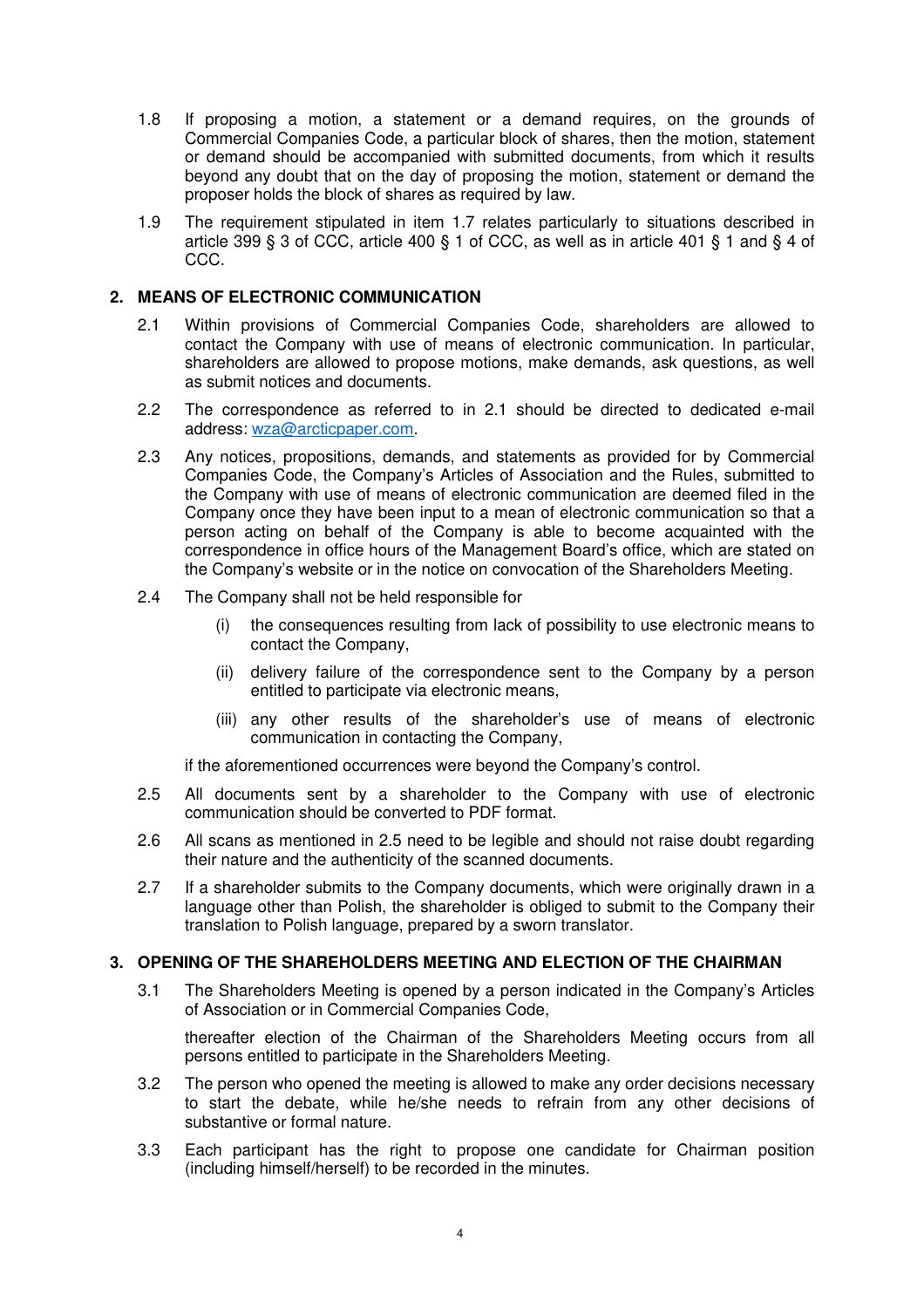- 3.4 The proposed candidates are put onto a candidate list once the statements regarding their consent for being a candidate have been recorded in the minutes. The list is drawn by the person who opened the meeting. Once the list has been closed, the person who opened the meeting decides for a ballot concerning appointment of the Chairman.
- 3.5 The appointment of the Chairman is decided in a secret ballot. The person who opened the meeting conducts the ballot, supervises the process and announces the results.
- 3.6 The person who received the most votes among the candidates listed is appointed as the Chairman. In case two or more candidates receive the same biggest number of votes, the ballot is repeated. The only candidates in the repeated ballot are those who received the same biggest number of votes in the previous ballot.
- 3.7 Once the Shareholders Meeting has appointed the Chairman, the person who opened the meeting hands the chair of the meeting over to the Chairman promptly.

#### **4. ATTENDANCE LIST**

- 4.1 Only those shareholders are allowed to participate in the Shareholders Meeting who are included in the excerpt drawn by the National Depository of Securities or hold a certificate of entitlement to attend the Shareholders Meeting as described in article 406 (3) § 7 of CCC.
- 4.2 All participants are required to sign the attendance list immediately after they have arrived at the Shareholders Meeting.
- 4.3 The attendance list should particularly include the following data:
	- a) first and last name or the company of each participant;
	- b) description of the document based on which the participant's identity has been confirmed;
	- c) for representatives it is also necessary to indicate:
		- (i) first and last name or the company of the person entitled to attend the meeting, on behalf of whom acts the representative, and
		- (ii) the basis of empowerment (e.g. a member of a company's body, a proxy, a statutory representative);
	- d) indication of the basis for the participants' entitlement to attend the Shareholders Meeting (whether shareholder, pledgee, creditor, etc.);
	- e) the number of shares held by the participant;
	- f) the number of votes attributed to the participant;
	- g) the participant's signature.
- 4.4 Before signing the attendance list, the participant is obliged to present a document which confirms his/her identity beyond any doubt.
- 4.5 Before signing the attendance list, the representatives as mentioned in 4.3© are also obliged to submit documents, from which their empowerment for representation of a person entitled to attend the Shareholders Meeting results beyond any doubt, to be included in the minutes.
- 4.6 In case the representative was given authorization in electronic form, before signing the attendance list he/she is obliged to present a printout of the authorization to be included in the minutes.

## **5. ELECTRONIC EMPOWERMENT**

5.1 Shareholders inform the Company about granting an electronic empowerment in written form or with use of dedicated e-mail address as described in item 2.1. In the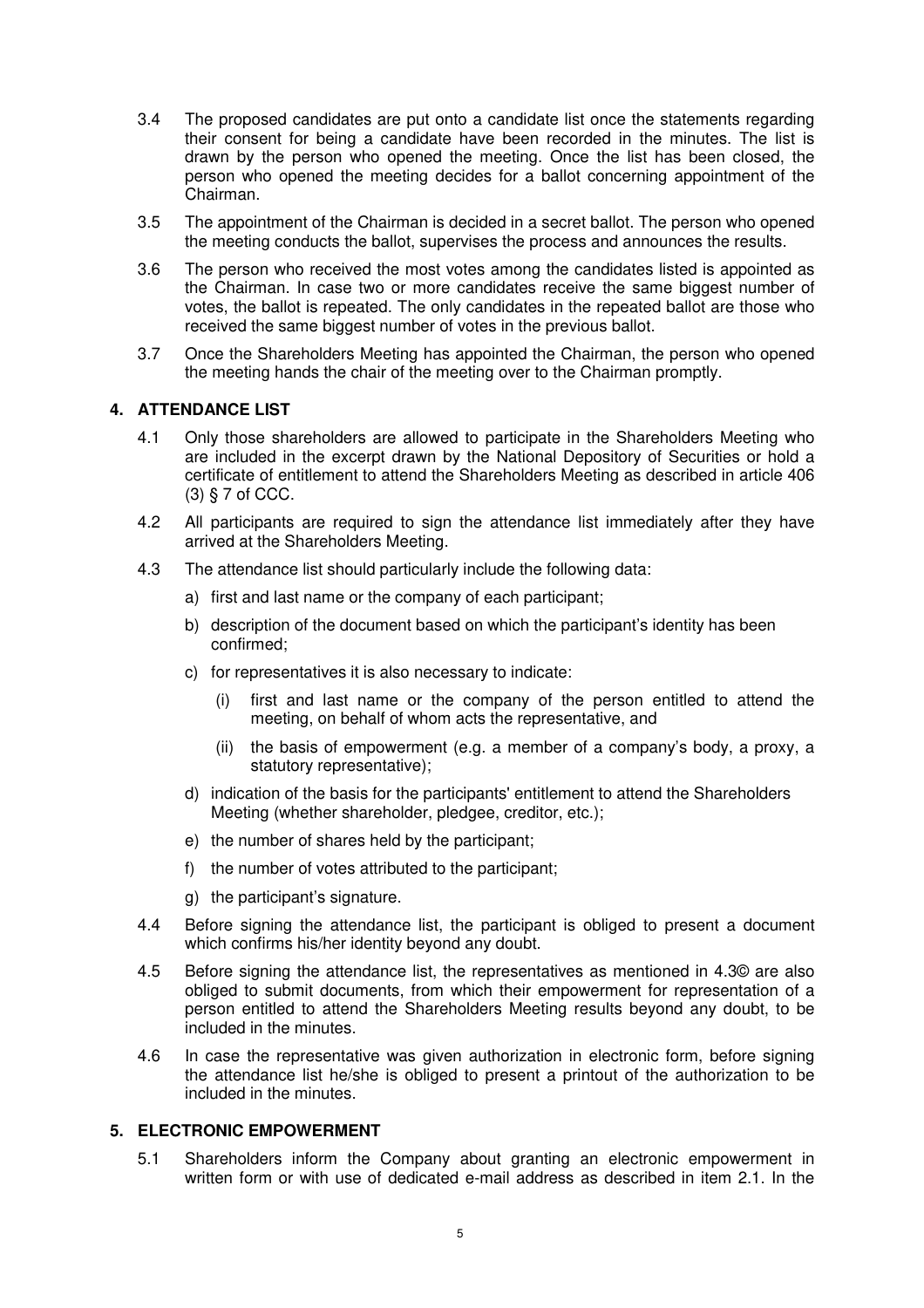information the shareholder provides his/her phone number and e-mail address, as well as the phone number and e-mail address of the representative, at which the Company can contact the shareholder and the representative in order to confirm the fact the empowerment was granted.

- 5.2 Together with the electronic empowerment as mentioned in item 5.1, the shareholder provides the Company with:
	- (i) content of the empowerment;
	- (ii) in case of shareholders who are natural persons scan of ID card, passport or other public document for verification of the shareholder's identity;
	- (iii) in case of other shareholders scan of an extract from the register where the shareholder is recorded or a scan of other document proving the authorization of the person to act on behalf of the entity,
	- (iv) in case of representatives who are natural persons scan of ID card, passport or other public document for verification of the representative's identity;
	- (v) in case of other representatives scan of an extract from the register where the shareholder is recorded or a scan of other document proving the authorization of the person to act on behalf of the entity.
- 5.3 Should any doubt arise regarding authenticity of the copies of documents specified in item 5.2 above, the Company reserves the right to request showing of the following original documents from the representative at drawing of the attendance list:
	- a) in case of shareholders who are natural persons an original or a copy certified to be a true copy by an entity authorized to certification of documents to be true copies of documents as mentioned in item pkt. 5.2(ii) and item 5.2(iv),
	- b) in case of other shareholders an original or a copy certified to be a true copy by an entity authorized to certification of documents to be true copies of documents as mentioned in item pkt. 5.2(iii) and item 5.2(v).
- 5.4 The notice on convocation of the Shareholders Meeting may include further requirements concerning the manner of informing the Company about granting electronic empowerment.
- 5.5 The information on granting or withdrawing electronic empowerment should be made no later than at 12:00 a.m. (noon) on the day preceding the date in which the Shareholders Meeting commences.
- 5.6 If the information was made according to requirements described in items 5.1 5.4 and in the notice on convocation of the Shareholders Meeting, the Company shall immediately confirm that the information was performed properly to the mandator and the representative.
- 5.7 If the information was not made according to requirements described in items 5.1 5.4, the Company shall immediately inform the person who submitted the information about its flaws. Irregularities may be a basis for not allowing a person to attend the Shareholders Meeting.
- 5.8 The aforementioned principles are respectively applied to informing the Company about withdrawal of empowerment via electronic means of communication.

## **6. ATTENDING THE SHAREHOLDERS MEETING**

Apart from the participants, other persons may also attend the Shareholders Meeting on condition the Chairman approves it. In particular, it concerns journalists, advisors of the Company, as well as the persons facilitating organization of the Shareholders Meeting.

## **7. CHAIRMAN**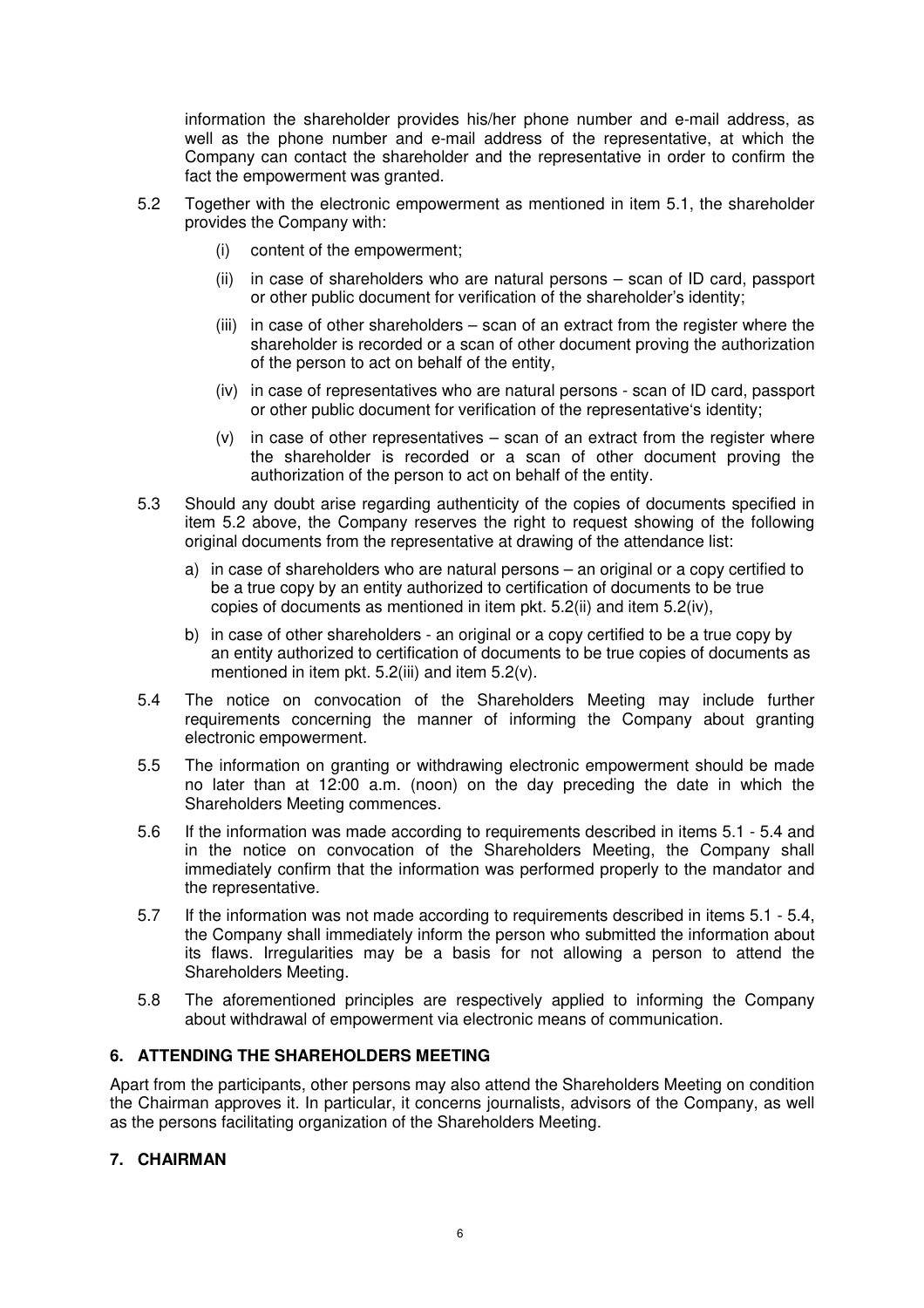- 7.1 Once elected, the Chairman takes the chair of the meeting promptly from the person who opened the meeting and signs the attendance list.
- 7.2 The Chairman can decide to elect a Scrutiny Committee, consisting of three persons, whose responsibility is to calculate the results of ballots and perform other duties related to ballots.
- 7.3 The Chairman of the Shareholders Meeting:
	- a) ensures efficient course of the meeting and respect for rights and interests of all participants,
	- b) leads the deliberation according to accepted agenda,
	- c) watches over compliance with law of the course of the Shareholders Meeting, particularly acting against the participants of the Shareholders Meeting who abuse their powers, and
	- d) ensures respect for minority shareholders.
- 7.4 Competence of the Chairman particularly includes:
	- a) approving audio and video recording of the meeting,
	- b) opening and closing the debates on particular items of the agenda,
	- c) giving and taking away the floor. The Chairman is especially allowed to take away the floor in case of statements, which:
		- (i) exceed the designated time for a speech or reply;
		- (ii) cover topics not included in the agenda, or
		- (iii) include offensive content,
	- d) managing and watching over proper course of ballots,
	- e) signing documents containing results of ballots,
	- f) announcing results of ballots,
	- g) adjourning the meeting,
	- h) deciding on procedural matters and explaining legal issues,
	- i) determining based on accepted motions and amendments the final content of resolutions prepared by the Shareholders Meeting,
	- j) deciding on issues related to entitlement to attend the Shareholders Meeting,
	- k) stating exhaustion of the agenda, and
	- l) closing the Shareholders Meeting.
- 7.5 Decisions of the Chairman can be challenged to the Shareholders Meeting, which decides the case in a ballot.

## **8. AGENDA**

- 8.1 A detailed agenda of the Shareholders Meeting is included in the notice on convocation of the Shareholders Meeting.
- 8.2 If a shareholder requested for a particular topic to be included in the agenda and the request does not correspond with the requirements set out in Commercial Companies Code, the Rules or in the notice on convocation of the Shareholders Meeting, the Company shall, immediately and no later than within three labor days from receiving the request, inform the party which made the request and indicate flaws that make the request invalid. A corrected request may be submitted anew if the deadline as defined in article 401 § 1 of Commercial Companies Code has been kept.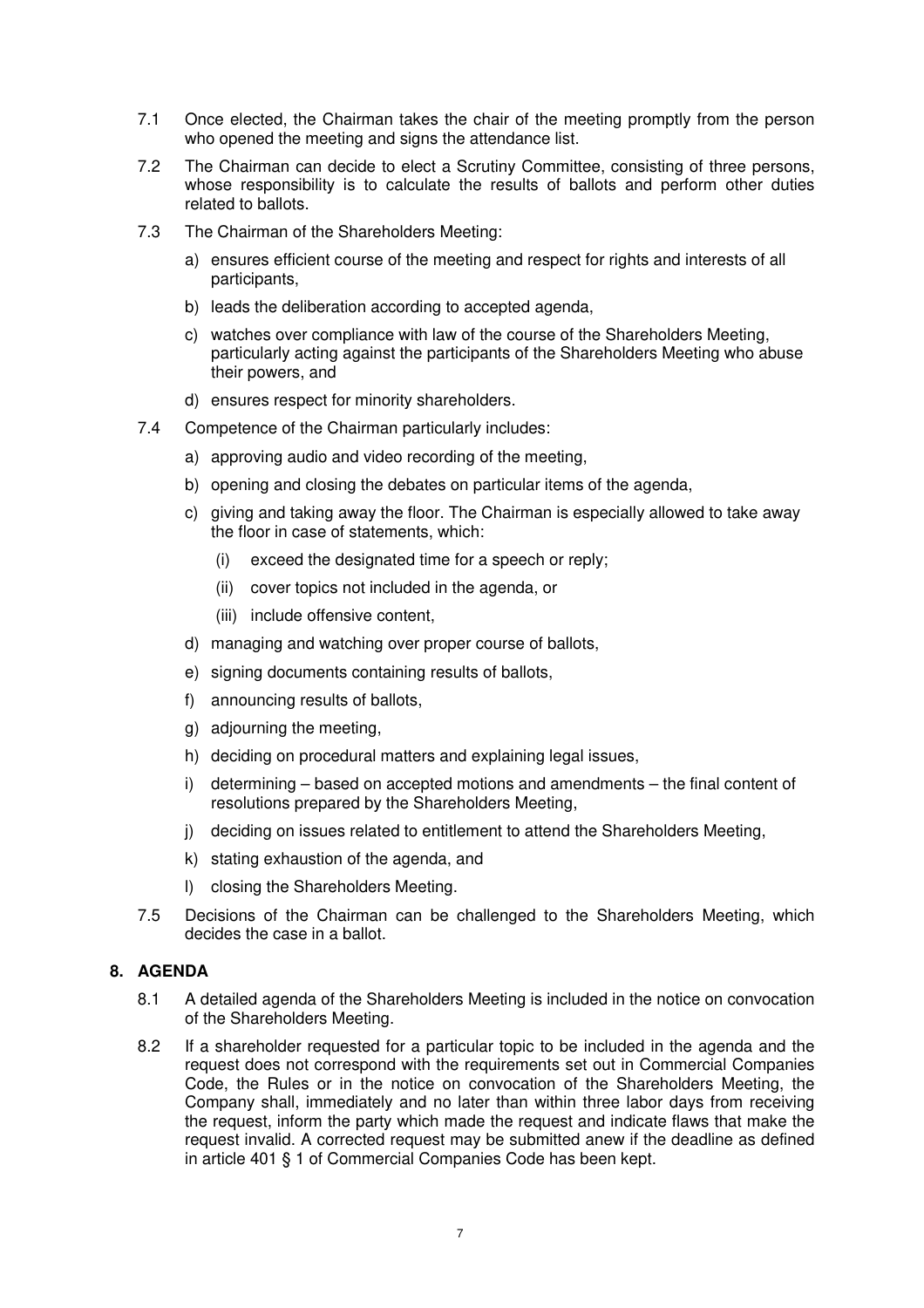- 8.3 Once it has been stated that the Shareholders Meeting is in power to adopt resolutions, the Chairman reads the agenda and puts a resolution on its approval to the vote.
- 8.4 Matters in which a resolution is not necessary, can be discussed by the Shareholders Meeting even if they were not included in the agenda.
- 8.5 Resolution on convocation of an extraordinary Shareholders Meeting and procedural resolutions can be adopted even if they were not included in the agenda. This kind of resolutions particularly includes:
	- a) resolution on change of order in which the items of the agenda are being discussed,
	- b) resolution on canceling an item of the agenda,
	- c) resolution on manner of voting,
	- d) resolution on an adjournment of the session.

#### **9. DRAFTS OF RESOLUTIONS**

Draft of resolutions to be adopted by the Shareholders Meeting are prepared by the Company's body or the persons who convoked or requested convocation of the Shareholders Meeting.

### **10. ORDER OF DELIBERATION**

- 10.1 Voting on drafts of resolutions in matters included in the agenda of the Shareholders Meeting is performed after a discussion.
- 10.2 Drafts of resolutions presented by the Management Board to the participants of the Shareholders Meeting in matters included in the agenda should contain a justification and an opinion of the Supervisory Board should be attached.
- 10.3 A draft of a resolution is read by the Chairman or a person he/she designated. In case there are several drafts of resolutions on one subject, the Chairman or a designated person reads them according to the list of drafts. If the content of the drafts has been provided to the participants for the time of discussion and voting, the Chairman may refrain from reading the drafts and only list them according to the list of drafts.
- 10.4 Once the drafts of resolutions have been read, the Chairman opens the discussion, allowing all participants of the Shareholders Meeting to speak on the discussed matter and the drafts of resolutions.
- 10.5 The chairman gives the floor to the participants according to the order of applications. Members of the Company's bodies can be given the floor out of turn.
- 10.6 Every participant of the Shareholders Meeting has the right to one speech and one reply in discussion on each item of the agenda. The right for a reply is not dependent on whether before there was a speech. Time of a speech is limited to 5 minutes and the time of a reply is limited to 3 minutes.

## **11. ABANDONMENT OF DISCUSSING AN ISSUE**

- 11.1 A resolution on abandonment of discussing an issue included in the agenda by the Shareholders Meeting can be passed only in case there are justified reasons to do so and a motion in the said matter should be reasoned in details.
- 11.2 A cancellation or abandonment of an issue from the agenda on shareholders' request needs a resolution adopted with a majority of % of votes, upon previous approval of all present shareholders who proposed such motion.

#### **12. VOTING**

12.1 Once the discussion has ended, the Chairman closes the discussion and orders voting on drafts of resolution on the issue.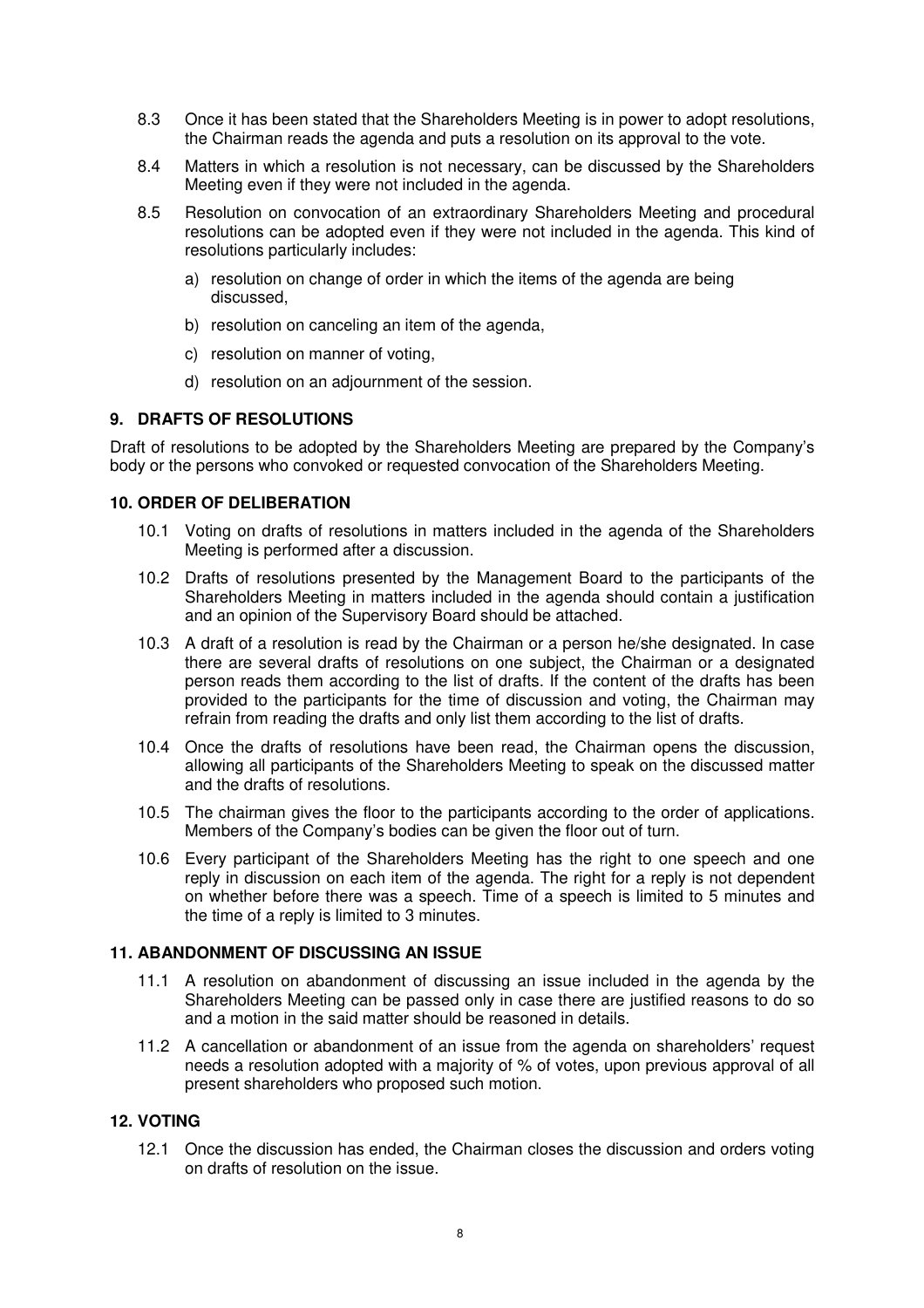- 12.2 Ballots on drafts of resolutions on a specific matter are held according to the list of drafts. If one of the drafts is adopted, there is no more voting on other drafts.
- 12.3 Voting of the Shareholder Meeting is performed in an open ballot, unless the principles of Commercial Companies Code or the Company's Articles of Association provide for a secret ballot. A secret ballot is ordered for election of the Supervisory Board and on motions for dismissal of a member of the Company's management or a liquidator, to bring them to justice, as well as in other personal matters. A secret ballot is performed also on request of at least one participant.
- 12.4 Voting is performed with use of electronic or paper ballot cards.
- 12.5 Once the votes have been added up, the results are being printed out, announced and then signed by the Chairman and the member of the Scrutiny Committee in cases described in 12.7.
- 12.6 In case of justified doubts regarding the correctness of votes' calculation, the Chairman can order to repeat the ballot, upon application of a shareholder, a group of shareholders or their representatives.
- 12.7 In case of voting with use of paper ballot cards, shareholders and representatives are given paper ballot cards with the stamp of the Management Board. Votes are counted by the Scrutiny Committee consisting of three persons and appointed earlier by the Shareholders Meeting.
- 12.8 Participation in ballots by correspondence or electronic means is not allowed.

### **13. CHANGES IN COMPOSITION OF THE SUPERVISORY BOARD**

- 13.1 Every shareholder has the right to propose candidates for members of the Supervisory Board.
- 13.2 The candidates who have been proposed agree to candidate for members of the Supervisory Board. In case a candidate has been proposed who is not present at the Shareholders Meeting, his/her written consent is necessary to be submitted.
- 13.3 In compliance with item 12.3., voting on composition of the Supervisory Board is performed in a secret ballot.
- 13.4 A vote is deemed invalid, if:
	- a) it has been cast for a person who was not proposed as a candidate,
	- b) it has been cast for a number of candidates bigger than the set number of candidates to choose from.
- 13.5 The candidates who have received the most votes are appointed as members of the Supervisory Board.
- 13.6 If members of the Supervisory Board have been elected in the manner described in item 12.8 of the Articles of Association, the first Shareholders Meeting held after the election shall adopt resolution on appointment of these candidates as members of the Supervisory Board. If the candidates for members of the Supervisory Board elected in the manner described in item 12.8 of the Articles of Association are not approved, the Shareholders Meeting adopts a resolution on new election of members of the Supervisory Board. Items 13.1 - 13.5 of the Rules are applied respectively.

#### **14. ADJOURNMENT OF THE MEETING**

- 14.1 Resolution on adjournment of the meeting should determine the date and time of day, as well as the place of the Shareholders Meeting's resumption.
- 14.2 If a resolution on adjourning the meeting has been adopted, in order to keep the consistency of the Shareholders Meeting it is not necessary to keep the identity of subjects of the Shareholders Meeting, particularly: